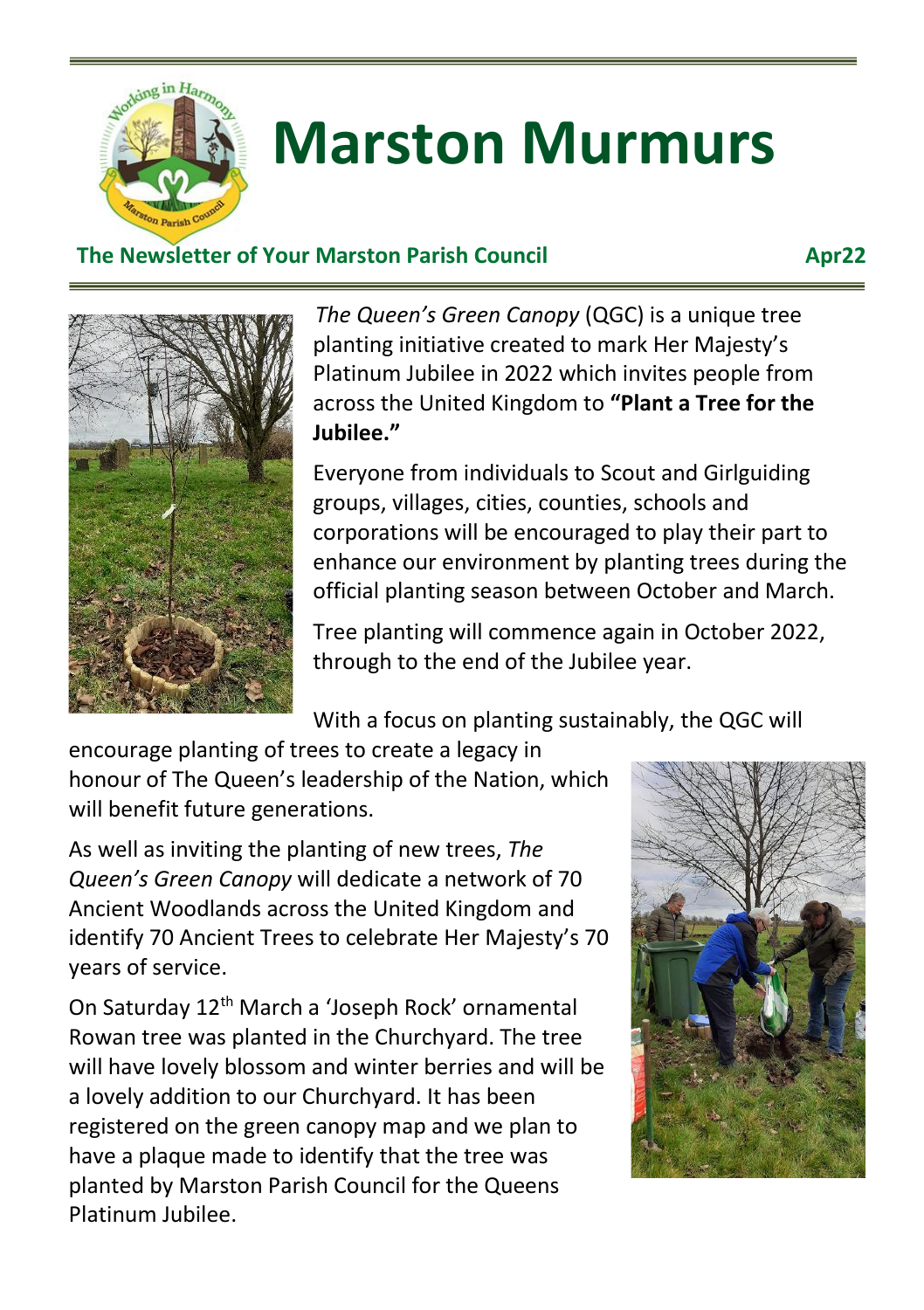Daffodils have been giving us a lovely display around the village in March, including one that had 8 flower heads!

As usual the Churchyard has been a sea of yellow blooms and the triangle has also burst into colour.

Spring is definitely here.







**EMILY BRONTE** 

From our evening fireside now. merry laugh and cheerful tone. smiling eye and cloudless brow. mirth and music all are flown.

Let the grass before the door grows as green in April rain ;<br>and as blithely as of yore larks have poured their day-long strain. Is it fear, or is it sorrow<br>checks the stagnant stream of joy?<br>Do we tremble that tomorrow may our present peace destroy?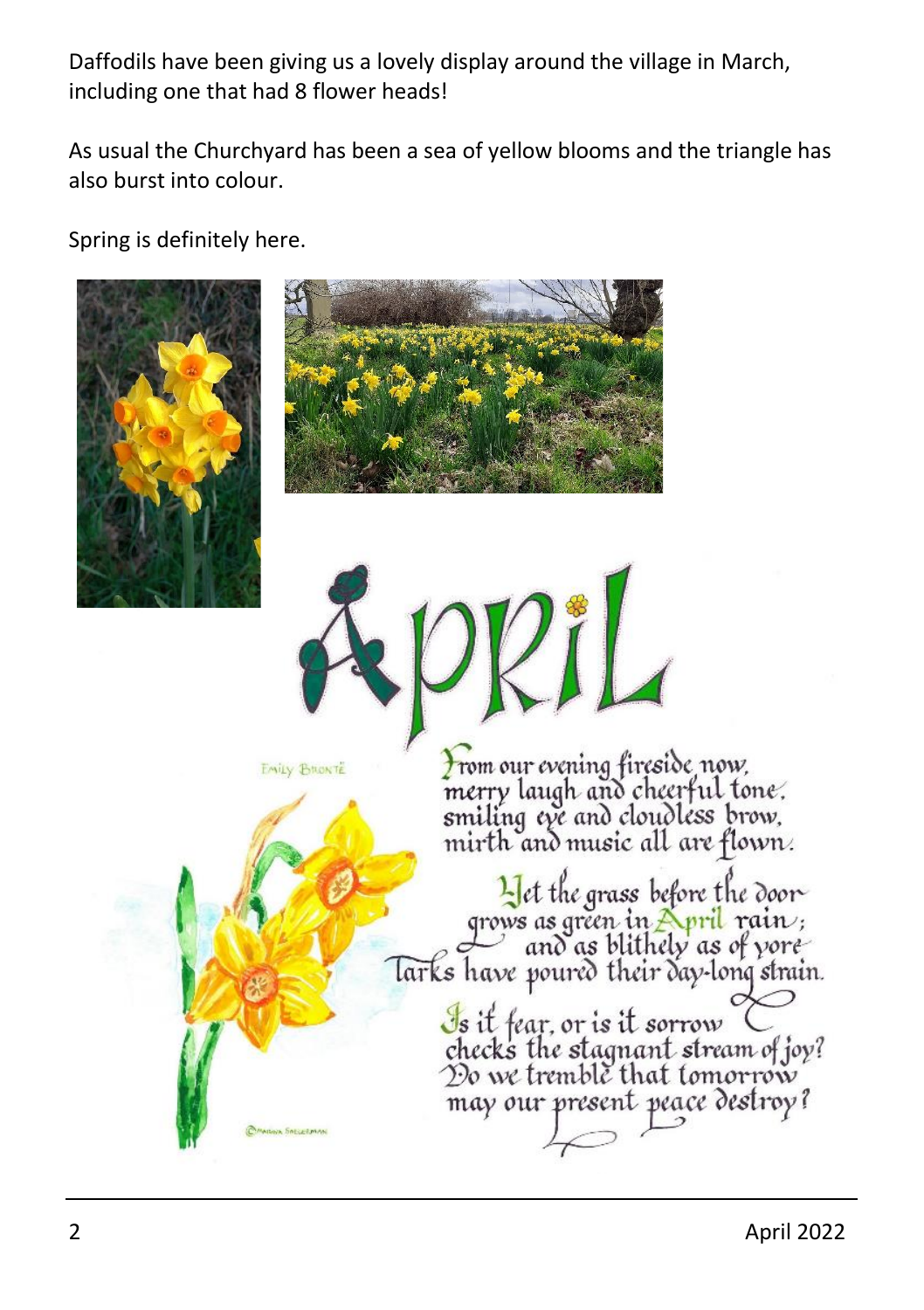### **Parish News**

#### **Next Parish Council Meeting**

Our next meeting is scheduled for Wednesday 13<sup>th</sup> April 2022 at 7pm in the Church Hall.

We ask that any member of the public wishing to attend contact our clerk at [clerk@marstonparishcouncil.co.uk](mailto:clerk@marstonparishcouncil.co.uk) for information.

#### **Heritage Fingerpost**



Some of you may have noticed that the fingerpost is now back in place resplendent in all it's glory, standing proud of place on the 'triangle'. Sadly some of our spring daffodils got squashed during the install but they will be back hopefully bigger and brighter next year.

Our contractor has done a great job of renovating the post and we will have a full article about the work in next month's murmurs.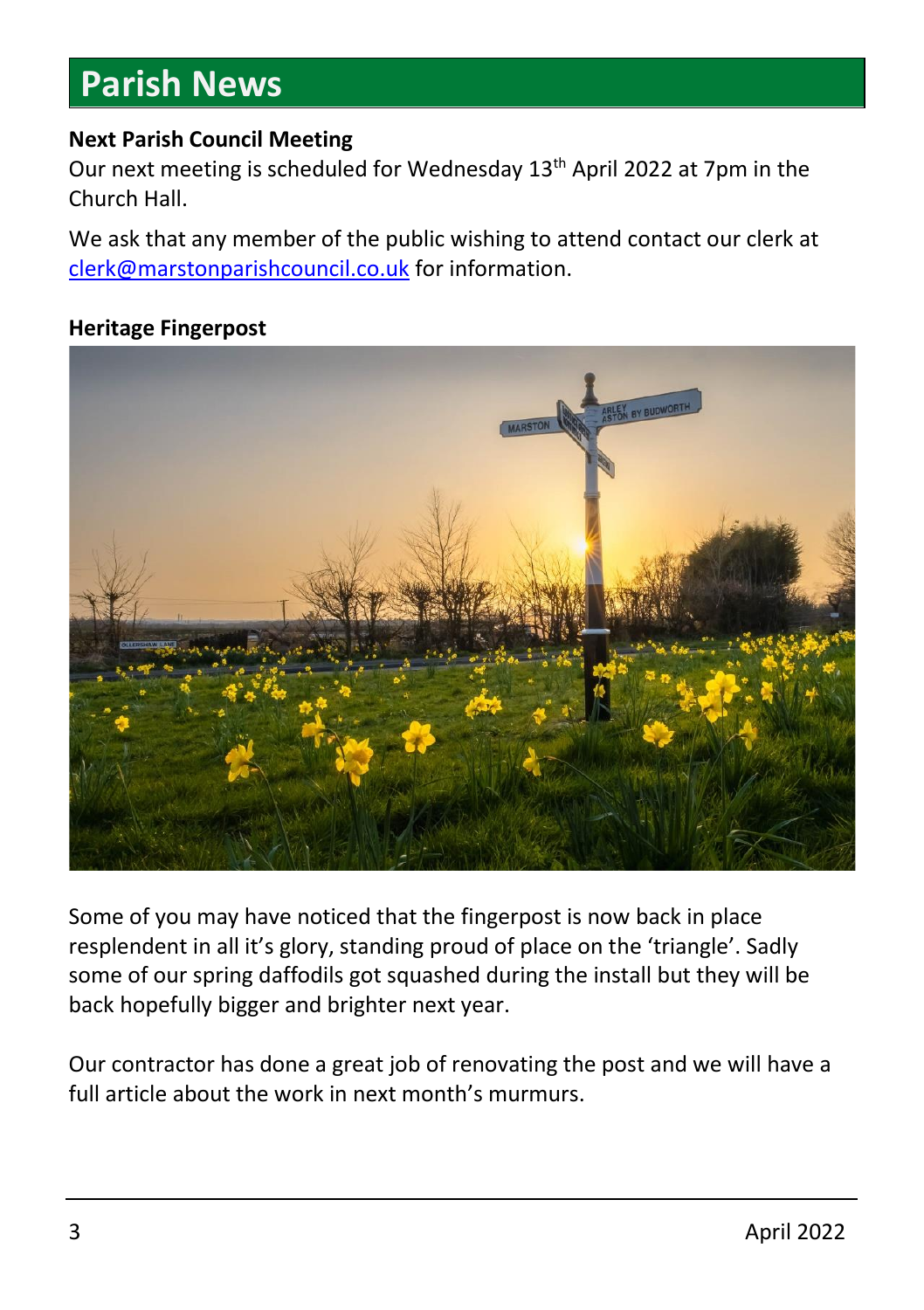### **Neighbourhood Plan**

We are yet again asking for residents to step forward and help us develop a Neighbourhood Plan.

What is neighbourhood planning?

Neighbourhood planning **gives communities direct power to develop a shared vision for their neighbourhood and shape the development and growth of their local area.** 

Without a Neighbourhood Plan we may have no say over future developments within our village.

We don't need anyone with any formal training just a willingness to get involved and help formulate a vision for what and how you see our village developing in the future.

If you are interested then please get in touch via [info@marstonparishcouncil.co.uk](mailto:info@marstonparishcouncil.co.uk)

### Summary Minutes of Marston Parish Council Meeting of 9<sup>th</sup> March 2022

Rev. Alec confirmed that The Community Payback Scheme will soon resume the maintenance of the church yard.

The hedgerows on Higher Marston estate have still not been cut back even though they have now been reported twice by the Clerk. Clerk to report again.

Ward Cllr Norman Wright advised that the timescale for the repair of the road at Soot Hill Anderton may be as long as 18 months. Ward Cllr's are working to get this timescale reduced.

It was decided to set up a committee for the development of the Queen's Jubilee celebration plans. Cllrs involved will report back to the full council next month. It was agreed to have a budget of £100 to help towards any costs.

COVID -19 and the Hall: It was agreed that all restrictions/risk assessments can be removed now that all government guidelines have also been removed.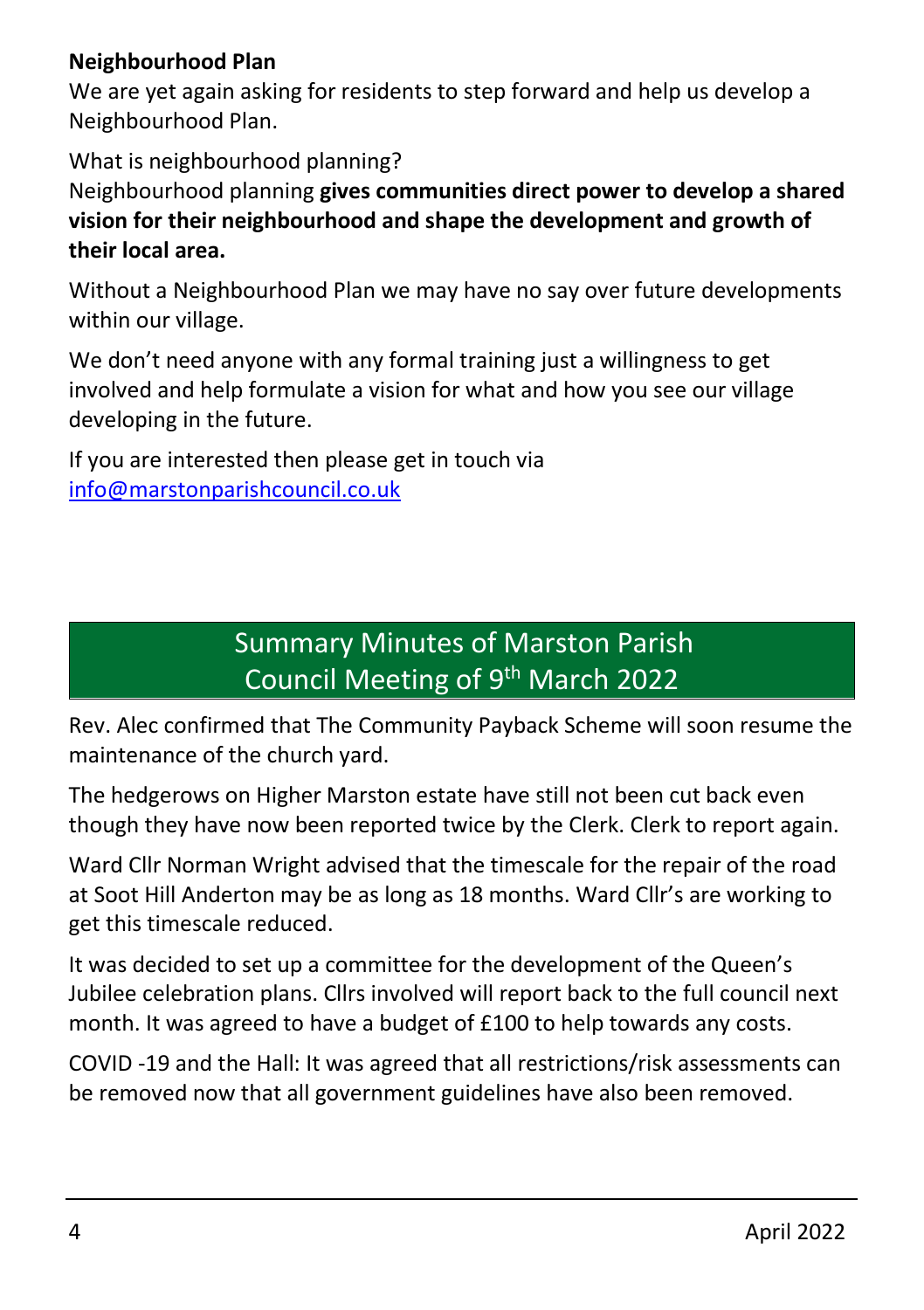### Parish Events

**Coffee Mornings** have resumed on Tuesdays from 10am until 12 noon at the Church Hall. All welcome.

### **Queen's Platinum Jubilee Plans from CW&C & Lion Salt Works Museum**

Platinum Party at LSW Sat 4<sup>th</sup> June, 10am -4pm Garden Party with music through the decades Food, drink and craft activities Small display of royal collection items in café Salt Works Sessions carrying on into the evening.

#### **Marston Church Hall**



To hire the hall contact: Angie 07716 565038 Or Caroline [clerk@marstonparishcouncil.co.uk](mailto:clerk@marstonparishcouncil.co.uk)

Current hourly rate is £8.50 (this will shortly increase due to our utility costs increasing)

Marston Church Hall has recently had new central heating, fresh decoration and new carpet and is available to hire for your events.

The hall has kitchen facilities, toilets, tables, chairs and space for parties or groups.

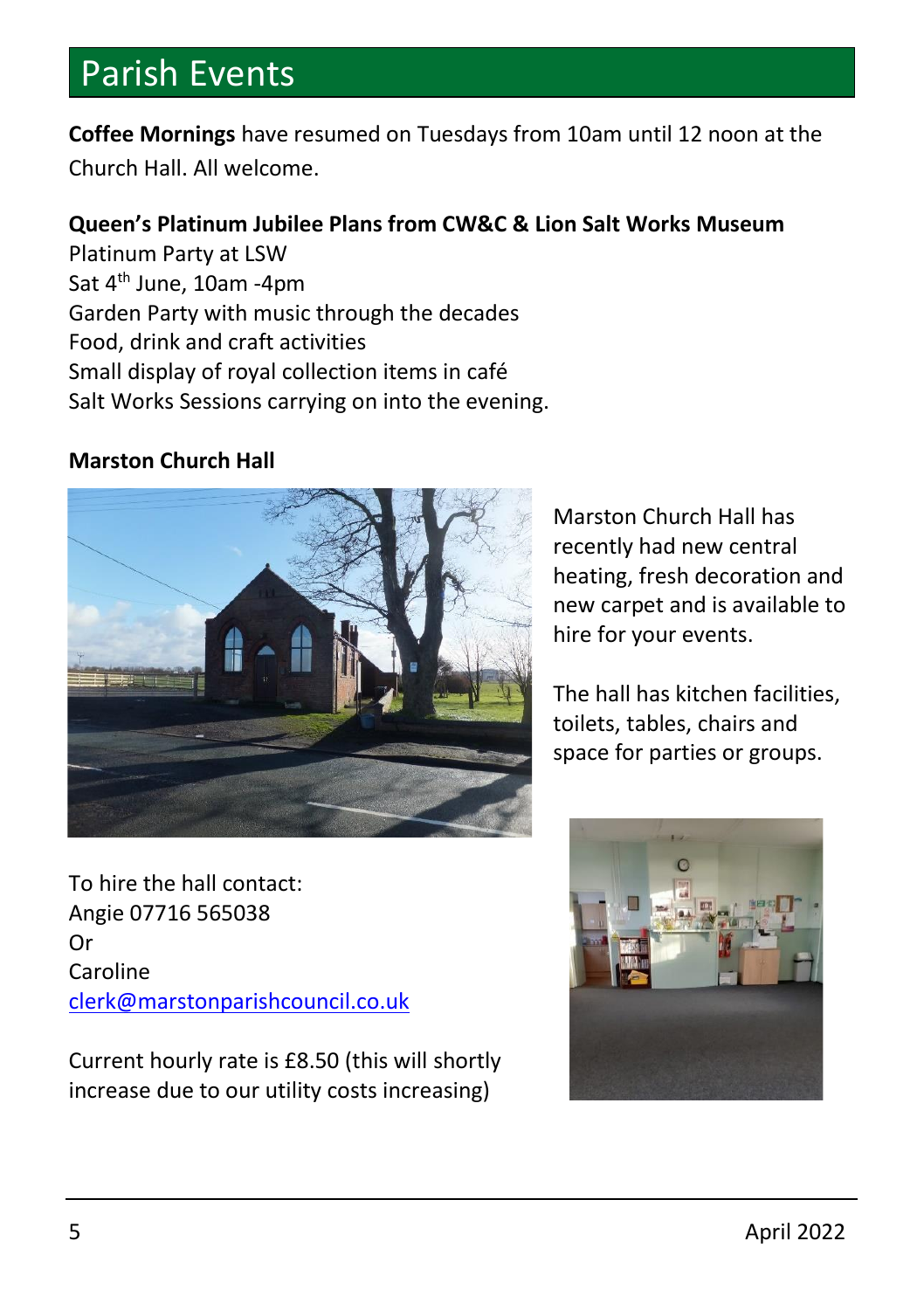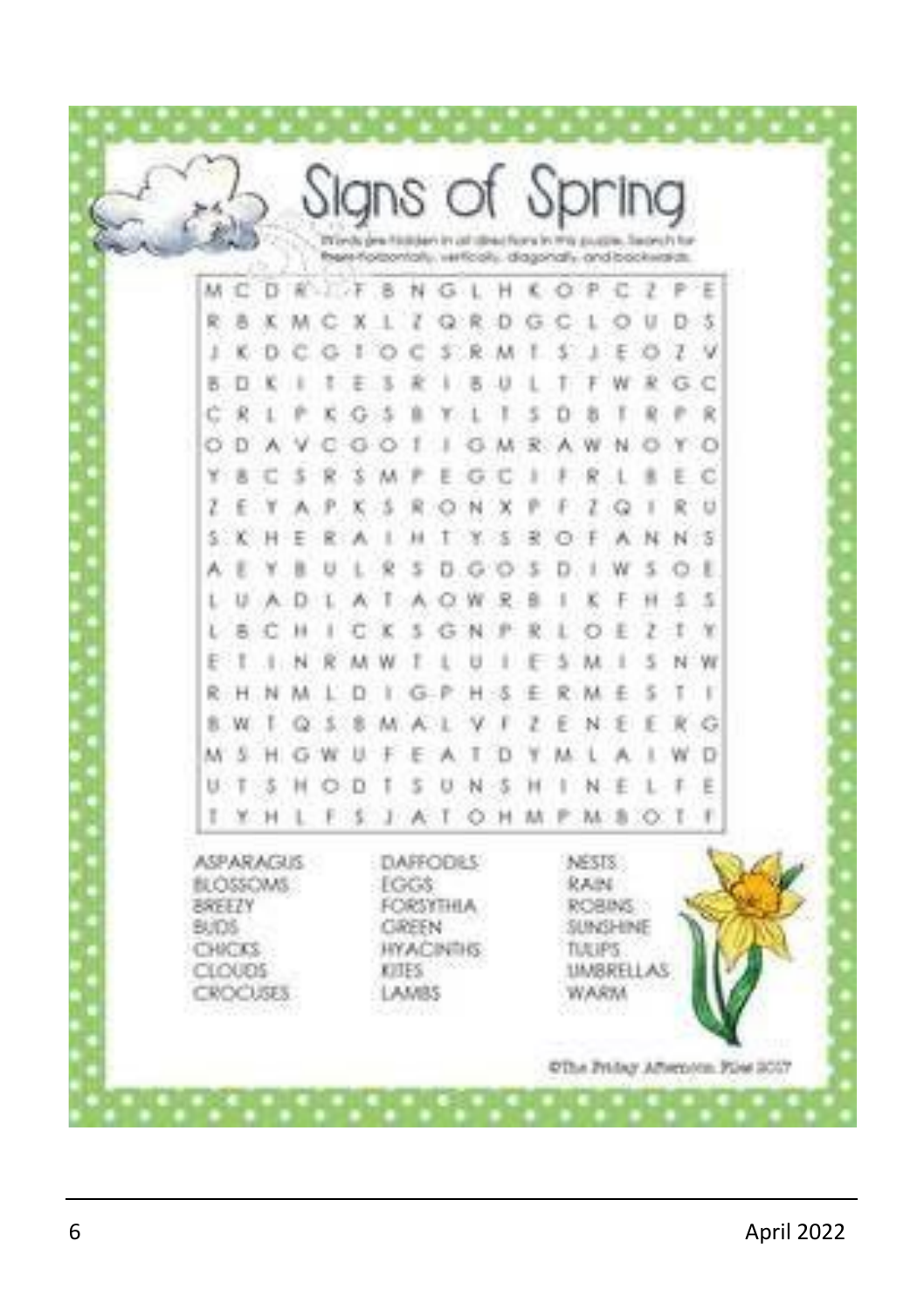

### Thursday 7th & Friday 8th APRIL 12.30 - 4.30pm

**Camp fire & toasted marshmallows** Easter egg hunt & an Easter story Hot food (pizza and hot dogs) **Crafts & games** 

### **Entry is FREE to local families**

Places must be booked in advance through Eventbrite.\* \*See Grozone and Cheshire Buddies Facebook pages for links.

This event is being funded by Cheshire Buddies (www.cheshirebuddies.co.uk) in association with Cheshire East and Cheshire West Councils.



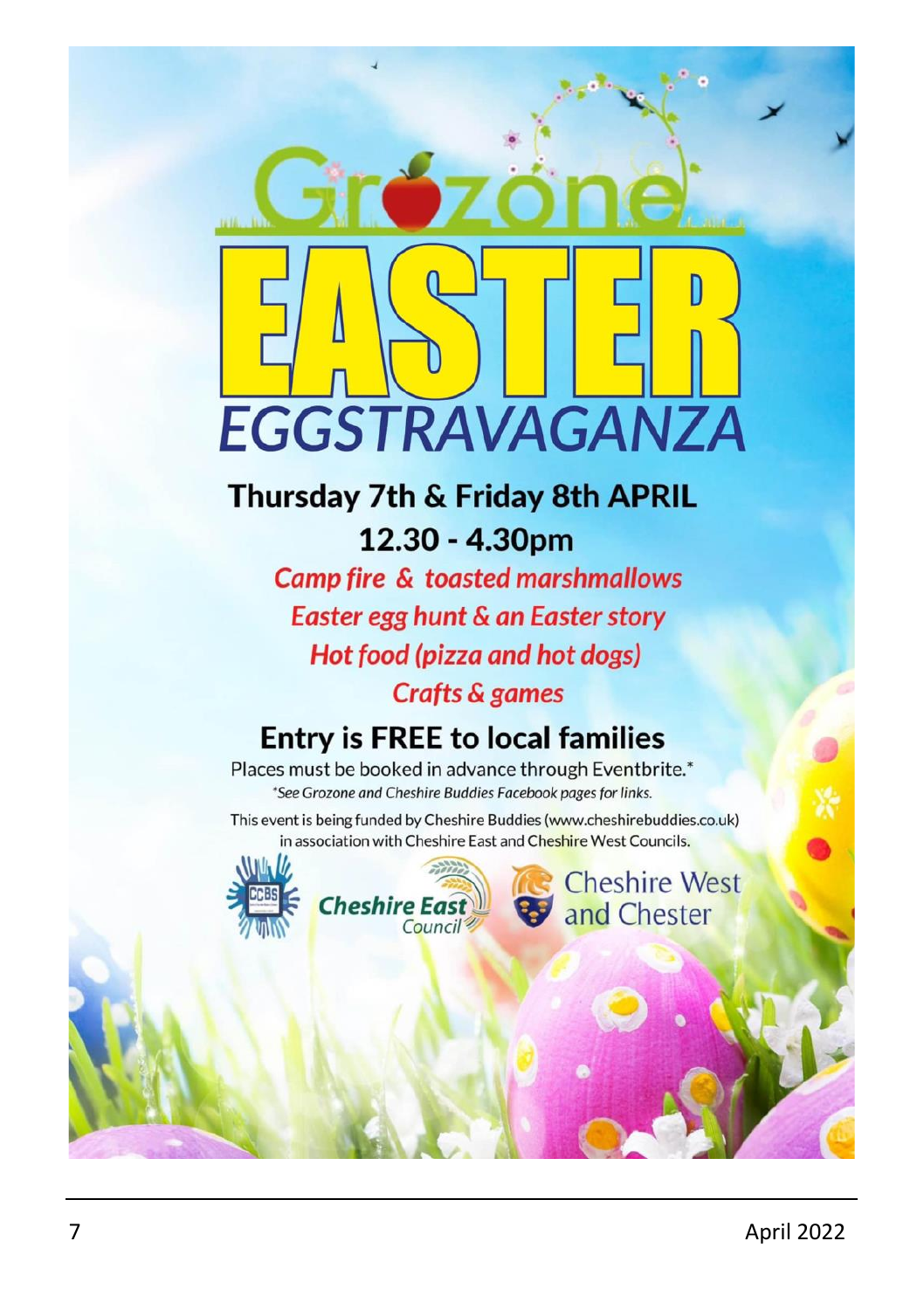# **Quiz**

- 1. What star sign are you if your birthday falls between March 21 and April 19? And what about April 20 - May 20?
- 2. 'It was a bright cold day in April, and the clocks were striking thirteen.', is a quote from which book?
- 3. On what date in April is St George's Day?
- 4. 'April is the cruellest month', is the first line of which T.S. Eliot poem?
- 5. Which major UK sporting event will be held on April 14th, 2018?
- 6. What is April's birthstone?
- 7. April's birth flower is often listed as *Bellis perennis* this is the Latin name of which flower?
- 8. On which holiday in the United States, on the last Friday in April, are individuals and groups encouraged to plant trees?
- 9. Which event made British news headlines on the 2nd of April, 1982?
- 10. April Windsor, played by Amelia Flanagan, is a character in which soap?
- 11. Which birds arrival in mid April, is said to signal the start of Spring?
- 12. What was first introduced into Britain on the 1 April, 1973?
- 13. On what date in April is the Queen's birthday?
- 14. The April Lyrids last from April 16 to April 26 each year; what are they?
- 15. In a famous TV prank from 1957, the BBC broadcast a film showing Swiss farmers picking freshly-grown what?
- 16. Which famous Englishman's birth remains unknown, but is traditionally observed on the same days as Saint George's Day?

### **Reader's Letters**

A new section to Murmurs; Reader's Letters. Thank you to Kate for our first contribution:

Corner of Ollershaw Lane

I am sure we, especially walkers, have noticed the beautiful garden which was previously 'scrub land' looked a disgrace.

Please thank the people who have worked so hard to make this incredible improvement to the village.

On a more mundane subject - can dogwalkers please be reminded to clear up poo, bag it and either take it home or place in the bin provided near the lay-by. Hanging black bags on trees is disgusting!

Thank you for a great magazine - keep the recipes and quizzes going.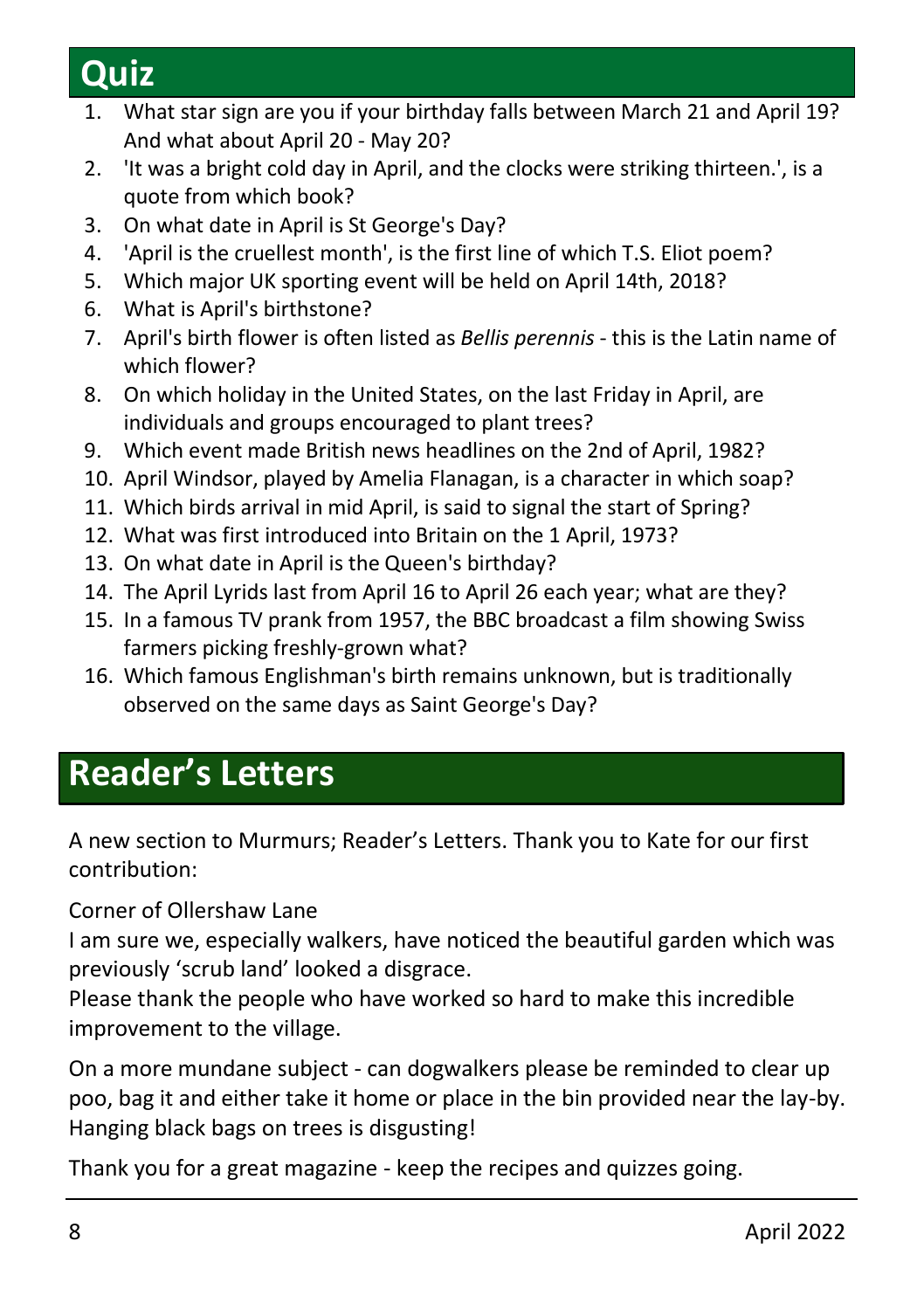# Bits 'n' Bobs



#### **Gardening Jobs**

• Plant out your potatoes into trenches or plant a few earlies into big pots for a quicker crop

• Start growing tomatoes, aubergines, courgettes and winter squashes in pots on the windowsill or in a greenhouse

• Start cutting your lawn and re-seed bare patches. You will soon have it looking bright and green again

There are few greater harvests than cut flowers, few more luxurious returns for a bit of digging, weeding and sowing, than vases of flowers all summer long. Hardy annuals are particularly dependable and abundant and should be the core of your patch. They are the simplest to grow by sowing directly into the ground. A word of warning though; April's weather is wildly unpredictable so hold off if the weather or soil is too cold. Pre-warm the soil by covering with black or clear plastic, or cover your newly sown rows with cloches. Some of the best hardy annuals to try are; calendula, cornflower, larkspur and nigella. These will give you a variety of colour and shape with a mix of showy performers and background fillers. Work your soil until it is fine and crumbly, make a drill and crumble some fresh compost along it, then finely sow the seeds along the drill; cover, water and label.

### **CW&C Report IT app**

Report any issues with pot holes, street lamps, bus stops, over grown hedgerow, grass verges etc… directly with CW&C using either their online form via the website at: https://www.cheshirewestandchester.gov.uk/home.aspx or download the app from:

https://www.cheshirewestandchester.gov.uk/residents/contact-us/report-itapp.aspx where there is a link to google play or the app store (or just go directly to google play or the app store and enter 'Cheshire West and Chester'). The app allows you to exactly pin-point the problem with a 'pin drop', so make sure you take your mobile out with you when out and about and report any issues that you find.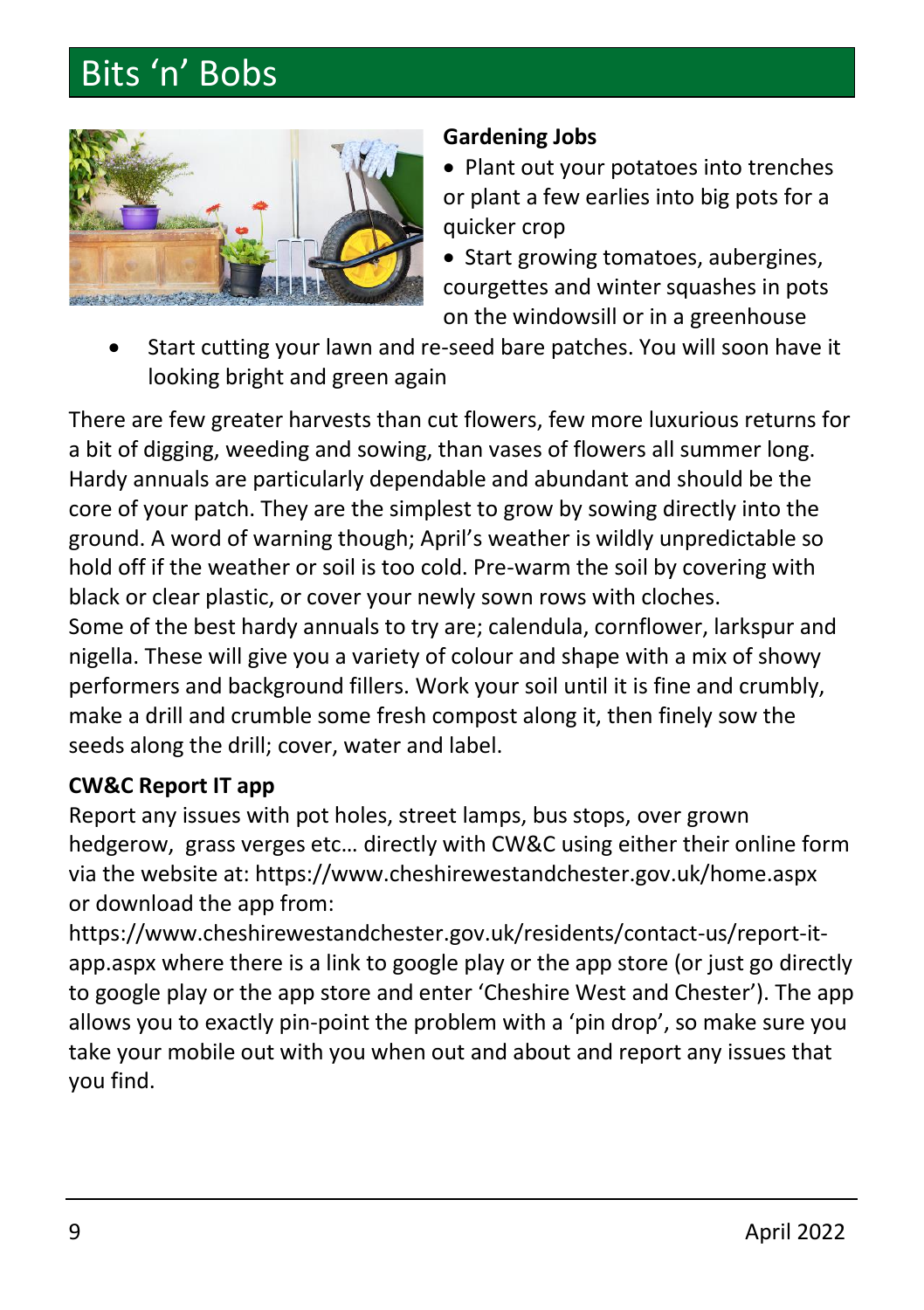### **Oat Biscuit Recipe**

100g/4oz butter 100g/4oz sugar 1 tablespoon golden syrup 100g/4oz self-raising flour 250g/9oz rolled oats

1 teaspoon bicarbonate of soda dissolved in 4 tablespoons boiling water

- Cream butter and sugar until fluffy
- Add golden syrup and beat in flour, oats and soda until a stiff dough
- Roll into a long sausage shape and cut into 40 pieces
- In the palm of your hand, roll each piece into a ball, then squash flat and put on a baking tray
- Bake in a moderate oven (180c, 350f, gas 4) for 15 minutes or until brown

These make a biscuit similar to a Hobnob and are nice with some melted chocolate brushed across the top.

Thank you to Higher Marston residents John and Janice Whittaker for the generous donation of a table for the hall kitchen.

Answers to the quiz:

1. Aries. Taurus, 2. Nineteen Eighty-Four (by George Orwell),

3. 23rd of April, 4. The Waste Land, 5. The Grand National (at Aintree), 6. Diamond, 7. Daisy, 8. Arbour Day, 9. Argentina invaded the Falkland Islands, 10. Emmerdale, 11. The cuckoo, 12. VAT (Value Added Tax), 13. 21 April, 14. A meteor shower, 15. Spaghetti, 16. William Shakespeare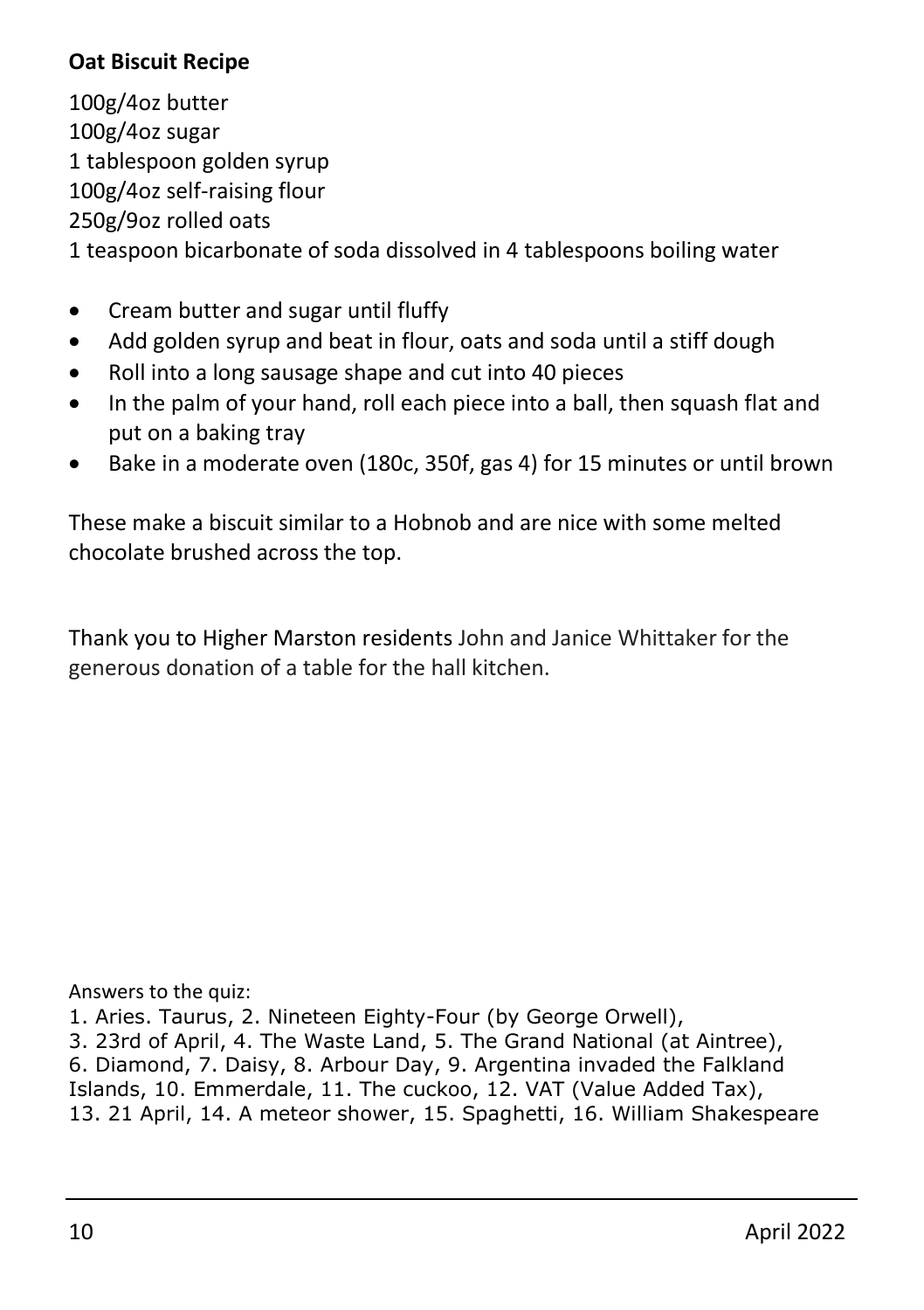# Useful Contacts

**CWAC Councillors Lynn Gibbon** 07581 226814 lynn.gibbon@cheshirewestandchester.gov.uk **Norman Wright** 01606 74788 norman.wright@cheshirewestandchester.gov.uk **Phil Marshall** 07917 171438 phil.marshall@cheshirewestandchester.gov.uk

| <b>Cheshire West and Chester Council</b>    |              |  |
|---------------------------------------------|--------------|--|
| Mon-Fri 81m-7pm and Sat 91m-12.30pm         |              |  |
| Online at www.cheshirewestandchester.gov.uk |              |  |
| General enquiries                           | 0300 1238123 |  |
| Highways                                    | 0300 1237036 |  |
| <b>Street Scene</b>                         | 0300 1237026 |  |

| <b>PCSO Diana Wiggins PCSO20322</b>                 | diana.wiggins@cheshire.police.uk |
|-----------------------------------------------------|----------------------------------|
| <b>Officer Terry Boyle PC4555</b>                   | terry.boyle@cheshire.police.uk   |
| Dial 101 in a non-emergency and 999 in an emergency |                                  |

**Ester McVey – your local MP** Telephone: 01625 529922

**Marston Parish Council** cannot be held responsible for any errors, misprints or opinions stated in this publication. The views expressed by the contributors are their own and not necessarily the views of the parish council.

### **Your Contributions and ideas are welcomed!**

We are always grateful for ideas and articles from any of our readers . Just send them through to the clerk or any one of the councillors

Further information on Parish matters can be found on *marstonparishcouncil.co.uk* Back copies of the *Marston Murmurs newsletters* are also on this website. For Facebook see: **Facebook/marstonparishcouncil**

Those who wish an electronic copy email info@marstonparishcouncil.co.uk.